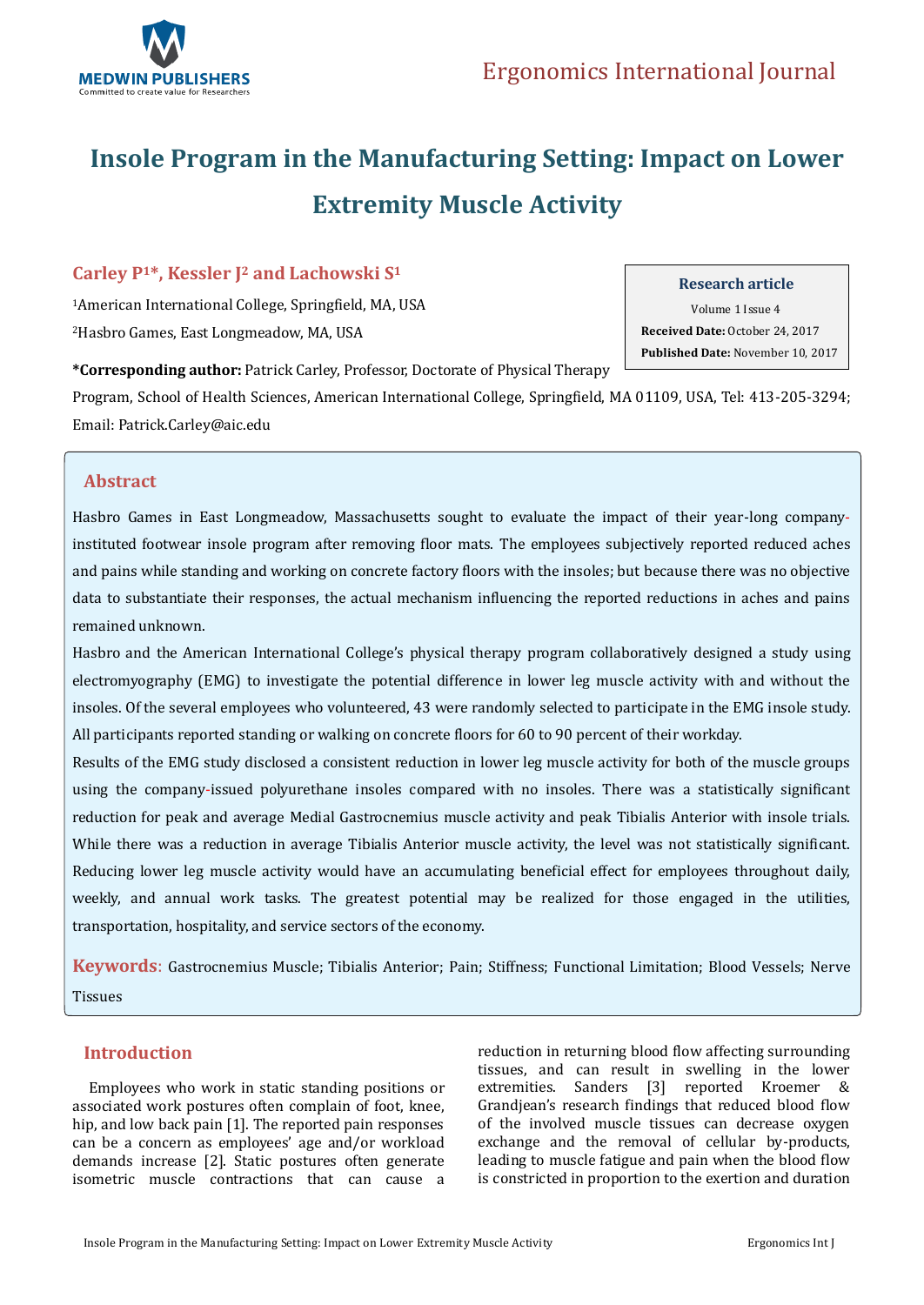#### of forces.

 It is widely understood that organizations would be operationally and fiscally unable to put floor mats throughout a facility. One cogent strategic alternative to floor mats would be to establish a polyurethane insole program to address discomfort levels of employees associated with static standing or walking on concrete surfaces. Issued insoles offer employees the benefit of cushioning wherever they walk or stand in the facility, since the insole is in their respective footwear. Fang, et al. [4] found that an appropriately designed shoe insole can reduce pain, stiffness, and functional limitation.

 Barnes and Smith [5] found that insoles provide both an increased area of support for the foot while reducing impact loads transmitted through the foot and leg upon heel strike as the foot contacts ground reaction forces. Polyurethane insoles have been shown to have beneficial influences on balance reactions and postural adjustments in addition to less muscle activity [6]. Sanders [3] indicated that a reduction in postural muscle contraction forces during static standing could lead to a reduction of compression forces on blood vessels and nerve tissues. A reduction in compressive isometric muscle contraction forces can lead to improved circulation, enhanced removal of metabolic waste materials, beneficial influence on fatigue, and reduced postural discomfort over prolonged time periods.

#### **Methods**

 The study at Hasbro Games objectively investigated peak and average EMG lower leg muscle activity of 43 manufacturing employees whose primary tasks involved walking, static, and dynamic standing postures ranging between 60 to 90 percent of their workday. The study cohort was comprised of 27 males and females ranging in age from 37 to 66 years old. All participants signed an informed consent form and understood the process for EMG data collection. The insoles used for the study were the same company-issued polyurethane insoles available in whole sizes. The insole did have a unique feature of partially molding to the employee's specific foot pressure profile.

 The purpose of the study was to measure lower extremity muscle activity during walking, static, and dynamic standing using electromyography (EMG) of the right Tibialis Anterior and Medial Gastrocnemius muscles. A BIOPAC System MP36 Four Channel Data Acquisition device was used to monitor and record the subject's right Tibialis Anterior and Medial Gastrocnemius muscle. Peak and average EMG activity was compared to the participant's own maximum voluntary contraction (MVC). After the participants read

# Ergonomics International Journal

and signed the institutional review board's approved informed consent, the subjects' MVC was recorded for both muscle groups without wearing insoles. A standard instruction was given to stand as quickly as they could on the tips of their toes for 15 seconds to obtain the MVC for the Medial Gastrocnemius. The subjects were then instructed to change positions to maintain balance on only their heels for 15 seconds as hard as they could possibly endure, to capture the MVC for the Tibialis Anterior. Researchers entering the EMG data were blinded as to the participants' trial for wearing or not wearing insoles until both trials were complete.

 The surface electrodes were applied as instructed by the BIOPAC System manufacturer with the skin being prepared with a rigorous application of water-soaked paper towels to the intended electrode placement sites for effective abrasion of the skin surface. The skin was appropriately dried and the manufacturer's electrodes applied with the ground located over the medial aspect of the tibia for both the Tibialis Anterior and Gastrocnemius muscle sites. The remaining electrodes were securely applied to the appropriate muscle locations, and the entire right calf electrodes were secured with an ACE wrap to maintain the electrode placement and reduce the potential for artifact during data collection.

 Once the MVC requirements and secured electrode placements were satisfied, the participant was asked to maintain a period of relaxed static standing for 30 seconds before beginning a standardized task that assimilated the physical activities of the workplace on the factory concrete floor. Participants were chosen randomly during their regular shift and tested with a new pair of the standard insoles from the company's established insole program. The simulated work activity involved a performance of reaching and lifting a 6-ounce weight, then carrying the object 10 feet and placing the 6-ounce weight on a waist-high counter. The participant again reached for the object and kept repeating the process continuously for a period of one minute on the factory floor. The simulated work activity was repeated again with the same distances and weighted object for the same length of time returning to a static standing position for a set 30-second period before simulating the same worker activities.

 The settings for the EMG data acquisition and analysis device were pre-established in the input channel parameters. The digital filters were set with one high pass filter at 30.00 Hz and a Q setting of 0.70700. The hardware was set at a gain of 2500, offset at 0.0 mV, input coupling for alternating current with 1kHz LP, and the unit parameters were set for EMG 30-500 Hz for both channels involving the medial head of the Gastrocnemius and Tibialis Anterior muscles. EMG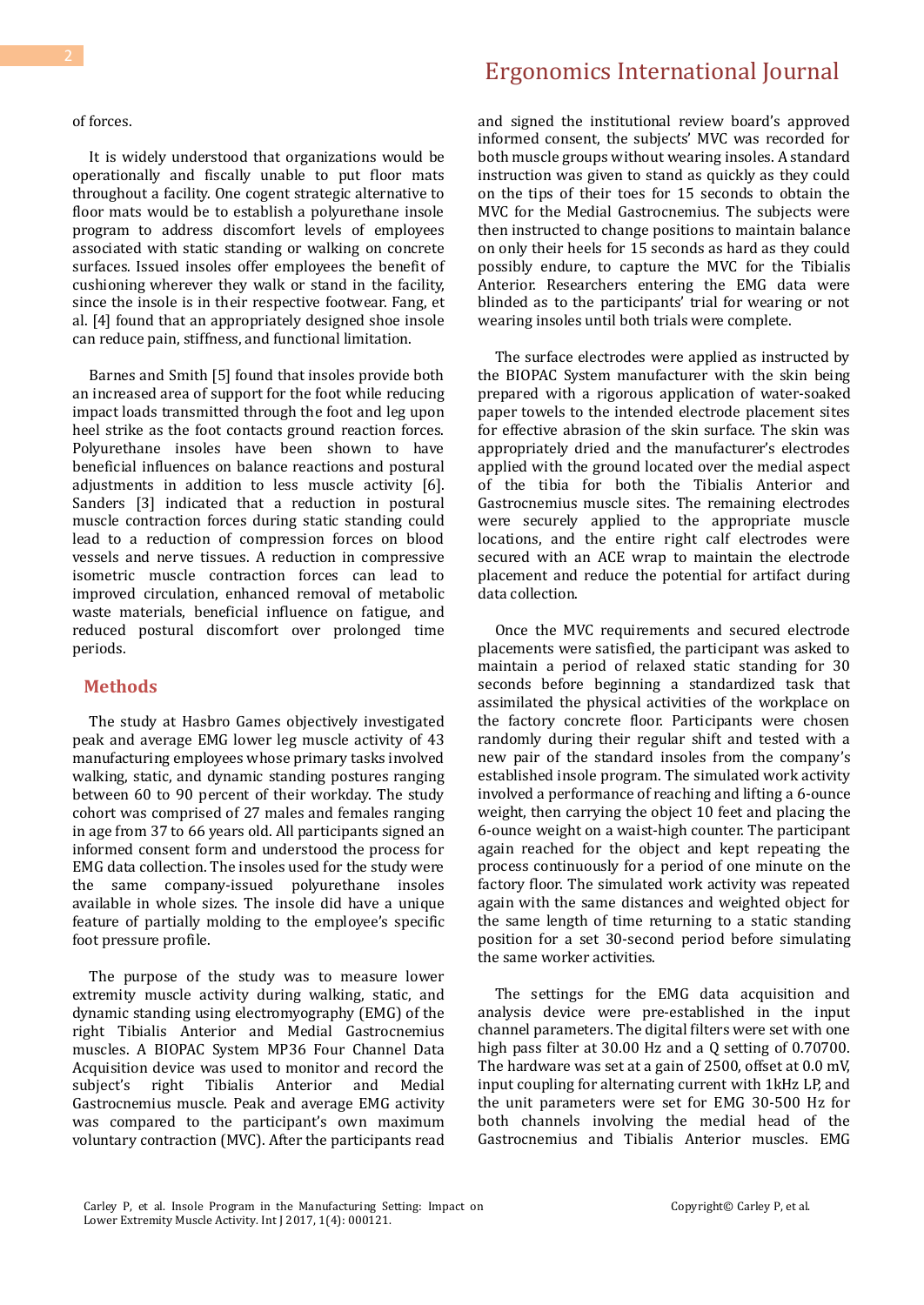# Ergonomics International Journal

signal data were collected in raw EMG form and integrated form with a rectified average of more than 50 samples per second. Data were analyzed using the BIOPAC Lab Pro 3.6.7 version software for data analysis from the above-described EMG signals for both muscles for all of the participants in the same manner.

### **Results**

 Analysis of the EMG results revealed a decrease in peak and mean EMG activity for both lower leg muscle groups with the use of insoles. While Tibialis Anterior

EMG muscle activities with insoles use demonstrated lower muscle activity, only the peak muscle activity demonstrated a statistically significant (0.05 level) reduction in EMG muscle activity. However, peak and mean Gastrocnemius EMG muscle activity were reduced to a statistically significant (0.05 level) for trials using insoles. Participants' subjective responses were surveyed revealing 98% had subjectively reported reduction in discomfort levels at the feet, lower legs, hips, and low back while wearing the insoles since the start of the Hasbro insole program. Table 1, Figures 1-4,  $n = 43.$ 

| <b>Paired Samples Test - Paired Differences</b> |                        |           |                                           |          |           |
|-------------------------------------------------|------------------------|-----------|-------------------------------------------|----------|-----------|
| <b>Insoles vs. No Insoles Trial</b>             | Mean EMG<br>Difference | Std. Dev. | 95% Confidence Interval of the Difference |          |           |
| Peak EMG Tibialis Anterior                      | $-5.9037$              | 5.41      | -7.571                                    | $-4.237$ | $-7.147*$ |
| Mean EMG Tibialis Anterior                      | $-1.8142$              | 2.37      | $-2.546$                                  | $-1.082$ | $-5.004$  |
| Peak EMG Medial Gastroc                         | $-4.5326$              | 5.73      | $-6.299$                                  | $-2.766$ | $-5.179*$ |
| Mean EMG Medial Gastroc                         | $-3.2605$              | 3.27      | $-4.269$                                  | $-2.251$ | $-6.521*$ |

Table 1: Results of 43 subjects with the Paired T test of the insoles trial compared to no insoles trial for both leg muscle groups; peak and mean EMG activity (\*Significant at 0.05 level).

Percent of MVC









Figure 3: Comparison of Peak EMG Gastrocnemius as a percent of MVC.



Figure 4: Comparison of Mean EMG Gastrocnemius as a percent of MVC.

Carley P, et al. Insole Program in the Manufacturing Setting: Impact on Lower Extremity Muscle Activity. Int J 2017, 1(4): 000121.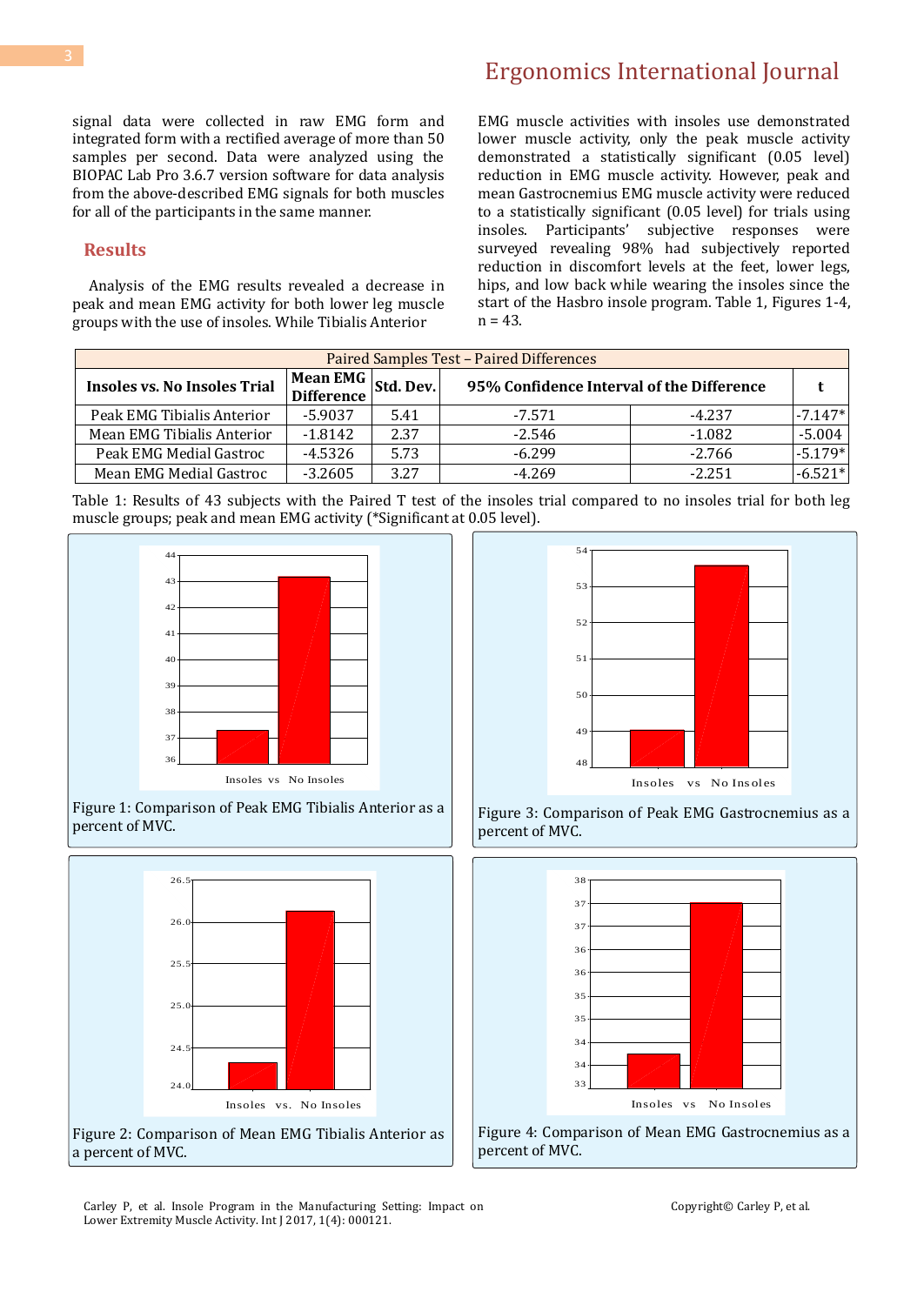#### **Discussion**

#### **Hypothesis Testing of the EMG Data**

 The null hypothesis stated that there would be no difference in the means for either peak or average EMG activity for both the Tibialis Anterior (TA) and Medial Gastrocnemius (MG) muscles for those using insoles compared to those conditions without insoles. Based on the literature, an alternative hypothesis was proposed stating there would be less peak and mean EMG activity for both leg muscle groups for those wearing insoles. A paired one-tailed Student T test was used in comparing the means revealed that overall three out of the four conditions tested demonstrated a statistically significant difference in lowering leg muscle activity wearing insoles as opposed to those not wearing insoles (TA Peak  $p = 4.48$ , TA Mean  $p = 5.26$ , MG Peak  $p = 2.97$ , EMG MG Mean  $p = 3.54$ ).

 Fernberg [7] noted Ford's observation that the act of static standing alone is not the concern, but the small surface area of the foot is a concern relative to the pressure of body weight that is applied over a standard work shift. Workers will compensate for uncomfortable foot pressure by lifting up one leg on a higher surface or making momentary shifts in body weight from one side to the other. Meijsen and Knibbe [8] examined operating nurses standing for prolonged periods of time that resulted in additional positional compensation, swelling in the legs, and possible joint complications beyond muscle fatigue factors, noting that prolonged standing should be considered as an additional occupational risk factor influencing subjective complaints.

 Fernberg [7] implied the effect of different floor surfaces that people work on will be magnified by the age and types of footwear worn. Prior studies on balance reactions, floor interfaces, and footwear choices have shown that excessive balance adjustments are observed with workers wearing older footwear, worn sneakers, and standing on soft rubber floor matting material [6]. In those studies, insoles shaped to accommodate the normal profile of their feet not only increased the foot surface contact, but also unexpectedly improved standing balance reactions, lowered maximal balance exertions, and statistically significant improvement in directional control. In a prior pilot study, those workers tested with work boots and contoured polyurethane insoles demonstrated the most efficient balance reaction profile in all age groups from 20 to 59 years old. Orlando and King [1] investigated the perceptions of standing discomfort that statistically described no "significant differences were found between flooring condition and subjective ratings of fatigue or discomfort in various body regions."

#### **Biomechanical Effects of Insole Design**

 The design of insoles is important when considering most over-the-counter insoles are intended to add cushioning material without attempting to account for the foot's surface contours to maximize the potential biomechanical benefits. The more expensive over-thecounter polyurethane insoles will usually incorporate some type of heel cup and quasi-arch cushion design. However, due to the limited retail space available, each packaged insole will typically fit three to four shoe sizes with lines showing the consumer where to cut the excess insole material. However, trimming an insole to a smaller size causes the proportions of their respective heel cup and the location of the arch to become distorted against the foot's surface. The resulting location and size of these two components become displaced more forward, or the heel cup too big, when the consumer trims the insole by three to four sizes. For example, a worker who follows the recommended trimming [size 8-12] to a size 8 foot, will now experience a much larger heel cup area and arch cushion much more forward under the foot's surface. The larger size heel cup and location of the arch material for a size 12 is now disproportionate for someone with a smaller size.

 The insoles worn in the study were from Hasbro's insole program supplied by Mega Comfort who provided whole sizes and no trimming needed for any of the insoles. As a result, the appropriate dimensions for heel cups and placement of arch cushioning were preserved and size specific with the requisite amount of polyurethane material based on the actual foot size, not on the available retail shelving space. The benefit of size specific insoles in suitable work footwear maintains subtalar joint orientation during static and dynamic<br>standing positions. The ankle position with standing positions. The ankle position with polyurethane cushioning permits necessary adjustments and cushioning influences that extended to the entire kinetic chain of the legs to the low back area based on early subjective studies [1]. The subjective responses of reduced ankle, knee, hip, and back discomfort in these earlier studies confirmed comparable outcomes of less discomfort reported in the low back area with a reduction in internal rotation of the tibia and femur, less anterior tilting of the pelvis, and a limited bias towards trunk flexion [9,10].

#### **Polyurethane Insole Impact during the Gait Cycle**

 The gait cycle consists of the stance phase and the swing phase shifting points of pressure against the foot surface [5]. The stance phase is comprised of three elements referred to as heel strike, single limb support,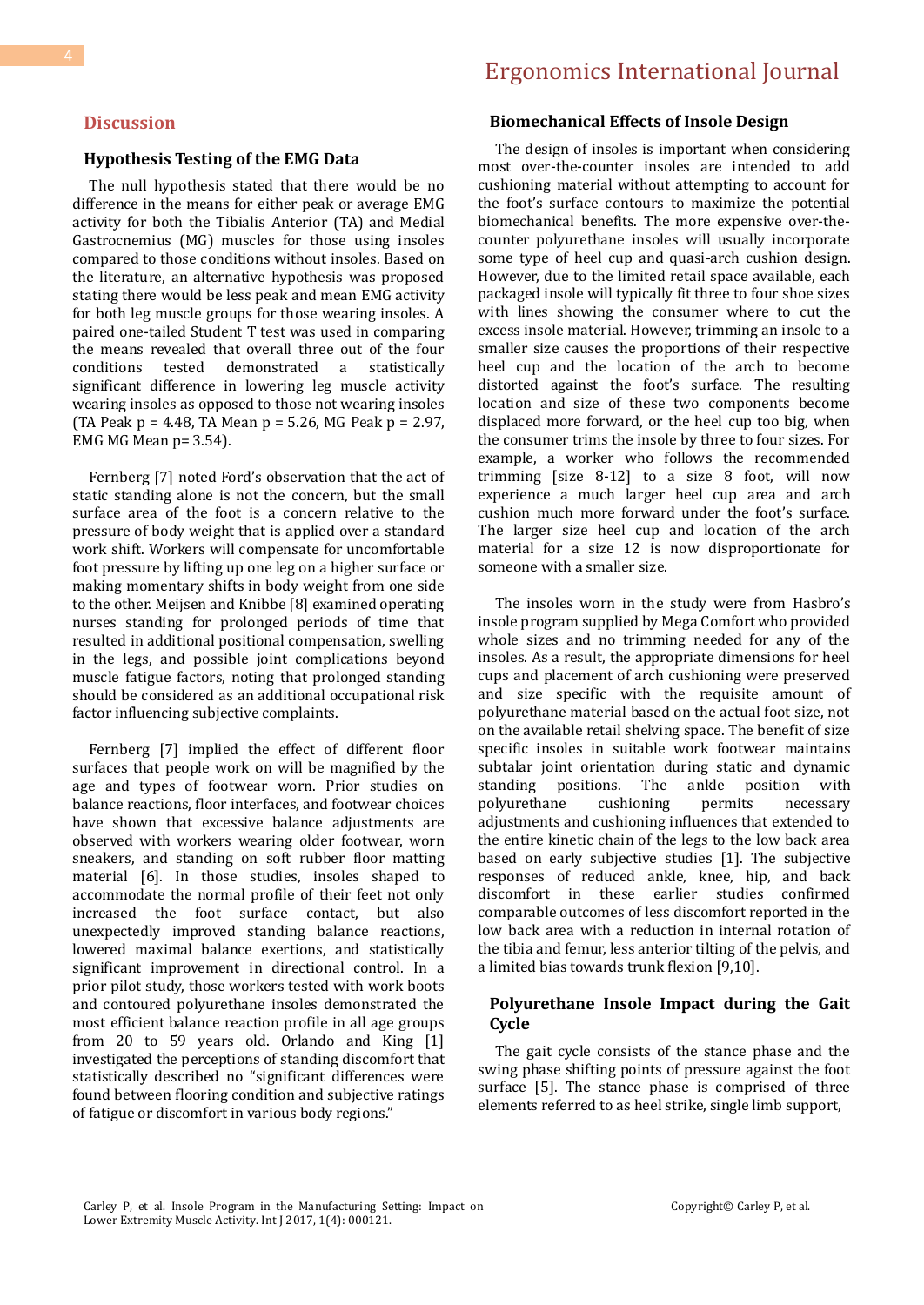and push off. During the stance phase, body weight is transferred from the heel to the forefoot as the foot transitions from pronation to supination [11]. During heel strike, Dixon [12] suggested the function of properly designed insoles could enhance the cushioning and limit subtalar eversion, thereby reducing the peak loading response by the Tibialis Anterior. Otherwise, excessive and repeated dynamic loading upon heel strike could create the likelihood of overuse injuries [12]. Previous studies have shown that the inversion/eversion movement of the foot is transferred through ankle joint into external/internal rotation of the tibia [13]. Therefore, weight bearing internal/external rotation of the tibia relative to femur is a primary kinematic variable affecting postural biased positions leading to potential injuries to the foot, knee, hip, and low back areas.

 During the single limb support and the contralateral swing limb advancement component, the weightbearing foot rolls into a pronated position with both the forefoot and rear foot in contact with the ground as knee flexion gives way to hip and knee extension [5]. According to Cheung and Ng [11], the foot inverter muscles are the major rear-foot stabilizing muscles; if they become less efficient in controlling foot pronation, this will lead to higher plantar forces on the medial structures of the foot. Higher plantar force conditions can be related to overuse and fatigue of these stabilizing muscles. When the inverter muscles become fatigued, they become less efficient and the muscle tuning system becomes less responsive to external forces altering the movement patterns during standing balance and weight shifting [14].

 The beneficial use of modified polyurethane insoles has been observed in the gait cycle and for the treatment of medial compartment knee osteoarthritis [4]. The insoles utilized in this study were designed with more material placed at the arch and surrounding the heel area with a top layer that would compress further improving the insole's conforming response to the foot profile. This was similar to another insole design that also provided added perceived comfort to workers [15]. The added cushioning around the heel cup area could influence calcaneal motion upon heel strike, thereby mitigating the opposing ground reaction force with less peak eccentric muscle activity from the Tibialis Anterior. The EMG study's data evidenced the statistically significant reduction of peak EMG recordings while wearing the insoles compared to no insoles. Overall, the reduction in muscle activity decreases the risk associated with standing fatigue thereby creating a biomechanically efficient advantage to the employee with the established company's insole program.

## **Proprioceptive and Sensory Feedback of Properly Designed Insoles**

 Previous researchers have agreed that the surface upon which an employee stands is a major contributing factor in the reported fatigue and their perception of discomfort related to prolonged standing [1,8,16,17]. Even in situations where excess ground reaction forces can be experienced, Wiggermann and Keyserling [18] reported shock-absorbing insoles can decrease selfreported pain among young soccer players training on artificial turf. Siwawut A [19] concluded that healthcare reported improvements after using commercially available insoles, which included muscle soreness, fatigue, foot pain, and general foot health.

 In comparison, floor mats are commonly used to reportedly reduce fatigue; but their location under the footwear's surface and not directly under the person's foot surface places the floor mat at a considerable disadvantage for sensory and proprioceptive feedback necessary for efficient muscle and balance adjustments [6]. Nurse, et al. [20] stated, "Sensory feedback from the feet may affect specific motor unit pools during different activities. Changing the texture, without changing the geometry, of the shoe insert can alter muscle activity during walking." Additional researchers have described the same importance for the proprioceptive feedback of the feet to adjust for balance and posture. Pope, Goh, and Magnusson [21] stated, "In recent years, more attention has been given to the neural feedback system. Proprioception is an important factor in stabilization of the joints and throughout the spine. It is probable that proprioception deficits are associated with low back pain and low back injuries."

 Polyurethane material for insoles is well adopted for protecting the body from potentially harmful and repeated impact by dampening the accumulative effect of ground reaction impact forces. The body will need to respond by more or less muscle control in constantly attenuating the opposing ground forces against the heels [5]. Hansen, Winkel, and Jorgensen [22] conducted an EMG study that determined a cushioned shoe provided a greater reduction in heel impact during static and dynamic positions with a corresponding reduction in postural muscle fatigue.

### **Conclusion**

 Prior to this study, little was known as to the physical effect shifting from floor mats to insoles. Most decisions were predicated more on subjective response of the employees. However, this study does provide objective physiological data supporting the efforts of a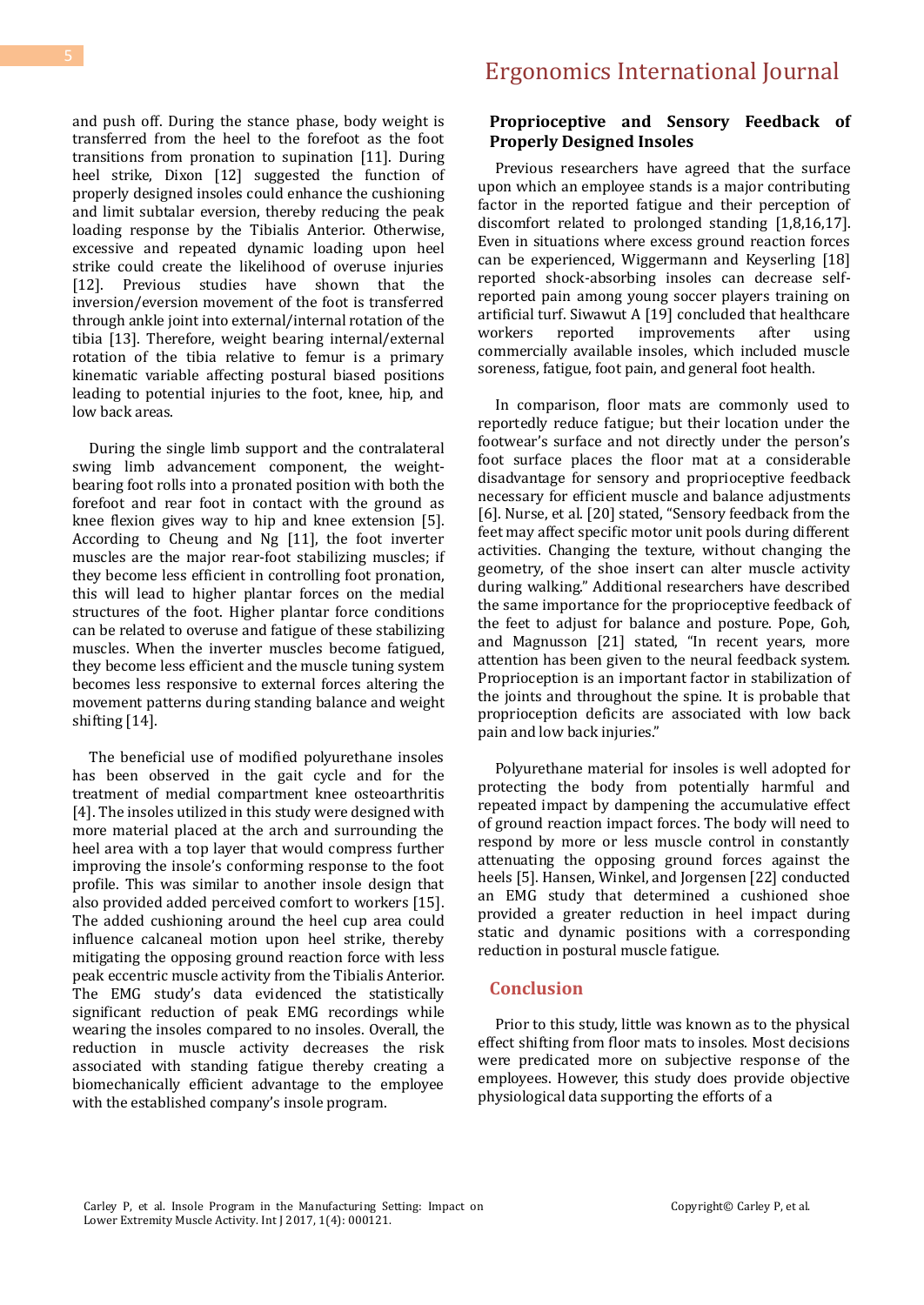polyurethane insole program throughout the facility. The results indicated statistically significant reductions in lower leg muscle activity at the workplace with insoles. Reductions of leg muscle activity understandably would have an accumulating beneficial impact on those in the workplace on a daily, weekly, and certainly, an annual basis. Insole programs offer a coherent, cost effective intervention not only for workplace static and dynamic standing, but also for those expected to walk noticeable distances during their workday.

 The study also supports and encourages the continuation of Hasbro Game's insole program by demonstrating a reduction in lower leg muscle activity aligning with the subjective reduction in discomfort. The scope of this study did not investigate the potential results from other insole materials or various floor mats, since Hasbro Games was not interested in any comparisons for this particular effort. However, based on the insoles chosen by management, the objective EMG evidence supports the achievement of the insole programs intended purpose, which was to offer a lowcost alternative to the many floor mats while providing adequate comfort to their employees. With the demonstrated benefit of using appropriately designed insoles for standing and walking in the manufacturing environment, an insole program could easily be considered for those performing tasks in the utilities, transportation, healthcare, hospitality, and service sectors of the economy.

### **Appreciation**

 The researchers would like to thank Jack Popp, head of safety at Hasbro Games for his administrative support; Rosa DeRamos PhD, for her statistical assistance; the graduate physical therapy students at American International College; and Dr. Kevan Orvitz of MEGAComfort® for his support of additional insoles for the Hasbro Insole Program.

#### **References**

- 1. [Orlando AR, King PM \(2004\) Relationship of](https://www.ncbi.nlm.nih.gov/pubmed/15055504)  [demographic variables on perception of fatigue and](https://www.ncbi.nlm.nih.gov/pubmed/15055504)  [discomfort following prolonged standing under](https://www.ncbi.nlm.nih.gov/pubmed/15055504)  [various flooring conditions. Journal of Occupational](https://www.ncbi.nlm.nih.gov/pubmed/15055504)  [Rehabilitation 14\(1\): 63-76.](https://www.ncbi.nlm.nih.gov/pubmed/15055504)
- 2. [Tanaka T, Takeda H, Izumi T, Ino S, Ifukube T \(1999\)](https://www.ncbi.nlm.nih.gov/pubmed/10424187)  [Effects on the location of the centre of gravity and](https://www.ncbi.nlm.nih.gov/pubmed/10424187)  [the foot pressure contribution to standing balance](https://www.ncbi.nlm.nih.gov/pubmed/10424187)  [associated with aging. Ergonomics 42\(7\): 997-1010.](https://www.ncbi.nlm.nih.gov/pubmed/10424187)
- 3. [Sanders MJ \(2004\) Ergonomics and the](https://www.elsevier.com/books/ergonomics-and-the-management-of-musculoskeletal-disorders/sanders/978-0-7506-7409-6)  [management of musculoskeletal disorders. 2](https://www.elsevier.com/books/ergonomics-and-the-management-of-musculoskeletal-disorders/sanders/978-0-7506-7409-6)nd

# Ergonomics International Journal

[\(Edn.\), Elsevier Health Sciences, Butterworth-](https://www.elsevier.com/books/ergonomics-and-the-management-of-musculoskeletal-disorders/sanders/978-0-7506-7409-6)[Heinemann.](https://www.elsevier.com/books/ergonomics-and-the-management-of-musculoskeletal-disorders/sanders/978-0-7506-7409-6)

- 4. [Fang MA, Taylor CE, Nouvong A, Masih S, Kao KC, et](https://www.ncbi.nlm.nih.gov/pubmed/17123182)  [al. \(2006\) Effects of footwear on medial](https://www.ncbi.nlm.nih.gov/pubmed/17123182)  [compartment knee osteoarthritis. Journal of](https://www.ncbi.nlm.nih.gov/pubmed/17123182)  [Rehabilitation Research & Development 43\(4\): 427-](https://www.ncbi.nlm.nih.gov/pubmed/17123182) [434.](https://www.ncbi.nlm.nih.gov/pubmed/17123182)
- 5. [Barnes RA, Smith PD \(1994\) The role of footwear in](https://www.ncbi.nlm.nih.gov/pubmed/7932944) [minimizing lower limb injury. Journal of Sports](https://www.ncbi.nlm.nih.gov/pubmed/7932944)  [Sciences 12\(4\): 341-353.](https://www.ncbi.nlm.nih.gov/pubmed/7932944)
- 6. [Carley P, Lachowski S, Mullin E \(2017\) Floor mats](https://norcaloa.com/BOMS/article-in-press/BOMS-101011)  [and insoles: Workplace considerations for safe](https://norcaloa.com/BOMS/article-in-press/BOMS-101011)  [dynamic standing. Journal of Bones and Muscle](https://norcaloa.com/BOMS/article-in-press/BOMS-101011)  [Study 1: 1-8.](https://norcaloa.com/BOMS/article-in-press/BOMS-101011)
- 7. [Fernberg PM \(1999\) Don't stand for fatigue.](https://www.questia.com/magazine/1G1-63796098/don-t-stand-for-fatigue)  [Occupational Hazards, 77.](https://www.questia.com/magazine/1G1-63796098/don-t-stand-for-fatigue)
- 8. [Meijsen P, Knibbe HJ \(2007\) Prolonged standing in](https://www.ncbi.nlm.nih.gov/pubmed/17822644)  [the or: A dutch research study. Aorn J 86\(3\): 399-](https://www.ncbi.nlm.nih.gov/pubmed/17822644) [414.](https://www.ncbi.nlm.nih.gov/pubmed/17822644)
- 9. Oatis C (2002) Kinesiology: The mechanics and pathomechanics of human movement. 1<sup>st</sup> (Edn.), MD: Lippincott Williams & Wilkins, Baltimore.
- 10. [Razeghi M, Batt ME \(2000\) Biomechanical analysis](https://www.ncbi.nlm.nih.gov/pubmed/10870868)  [of the effect of orthotic shoe inserts: A review of the](https://www.ncbi.nlm.nih.gov/pubmed/10870868)  [literature. Sports Medicine 29\(6\): 425-438.](https://www.ncbi.nlm.nih.gov/pubmed/10870868)
- 11. [Cheung RT, Ng GY \(2008\) Influence of different](https://www.ncbi.nlm.nih.gov/pubmed/18276937)  [footwear on force of landing during running.](https://www.ncbi.nlm.nih.gov/pubmed/18276937)  [Physical Therapy 88\(5\): 620-628.](https://www.ncbi.nlm.nih.gov/pubmed/18276937)
- 12. [Dixon S \(2007\) Influence of a commercially](https://www.ncbi.nlm.nih.gov/pubmed/17484322)  [available orthotic device on rearfoot eversion and](https://www.ncbi.nlm.nih.gov/pubmed/17484322)  [vertical ground reaction force when running in](https://www.ncbi.nlm.nih.gov/pubmed/17484322)  [military footwear. Military Medicine 172\(4\): 446-](https://www.ncbi.nlm.nih.gov/pubmed/17484322) [450.](https://www.ncbi.nlm.nih.gov/pubmed/17484322)
- 13. [Nigg BM, Khan A, Fisher V, Stefanyshyn D \(1998\)](https://www.ncbi.nlm.nih.gov/pubmed/9565937)  [Effect of shoe insert construction on foot and leg](https://www.ncbi.nlm.nih.gov/pubmed/9565937)  [movement. Medicine & Science in Sports & Exercise](https://www.ncbi.nlm.nih.gov/pubmed/9565937)  [30\(4\): 550-555.](https://www.ncbi.nlm.nih.gov/pubmed/9565937)
- 14. [Nigg BM \(2001\) The role of impact forces and foot](https://www.ncbi.nlm.nih.gov/pubmed/11176139)  [pronation: A new paradigm. Clinical Journal of](https://www.ncbi.nlm.nih.gov/pubmed/11176139)  [Sports Medicine 11\(1\): 2-9.](https://www.ncbi.nlm.nih.gov/pubmed/11176139)
- 15. Carley P (1999) Healing the pain: Low-cost, size specific polyurethane shoe inserts help in managing perceived back and knee pain. Occupational Health and Safety 8(68): 92-94.
- 16. [Madeleine P, Hoej BP, Fernández-de-Las-Peñas C,](https://www.ncbi.nlm.nih.gov/pubmed/25029914)  [Rathleff MS, Kaalund S \(2014\) Pressure Pain](https://www.ncbi.nlm.nih.gov/pubmed/25029914)

Carley P, et al. Insole Program in the Manufacturing Setting: Impact on Lower Extremity Muscle Activity. Int J 2017, 1(4): 000121.